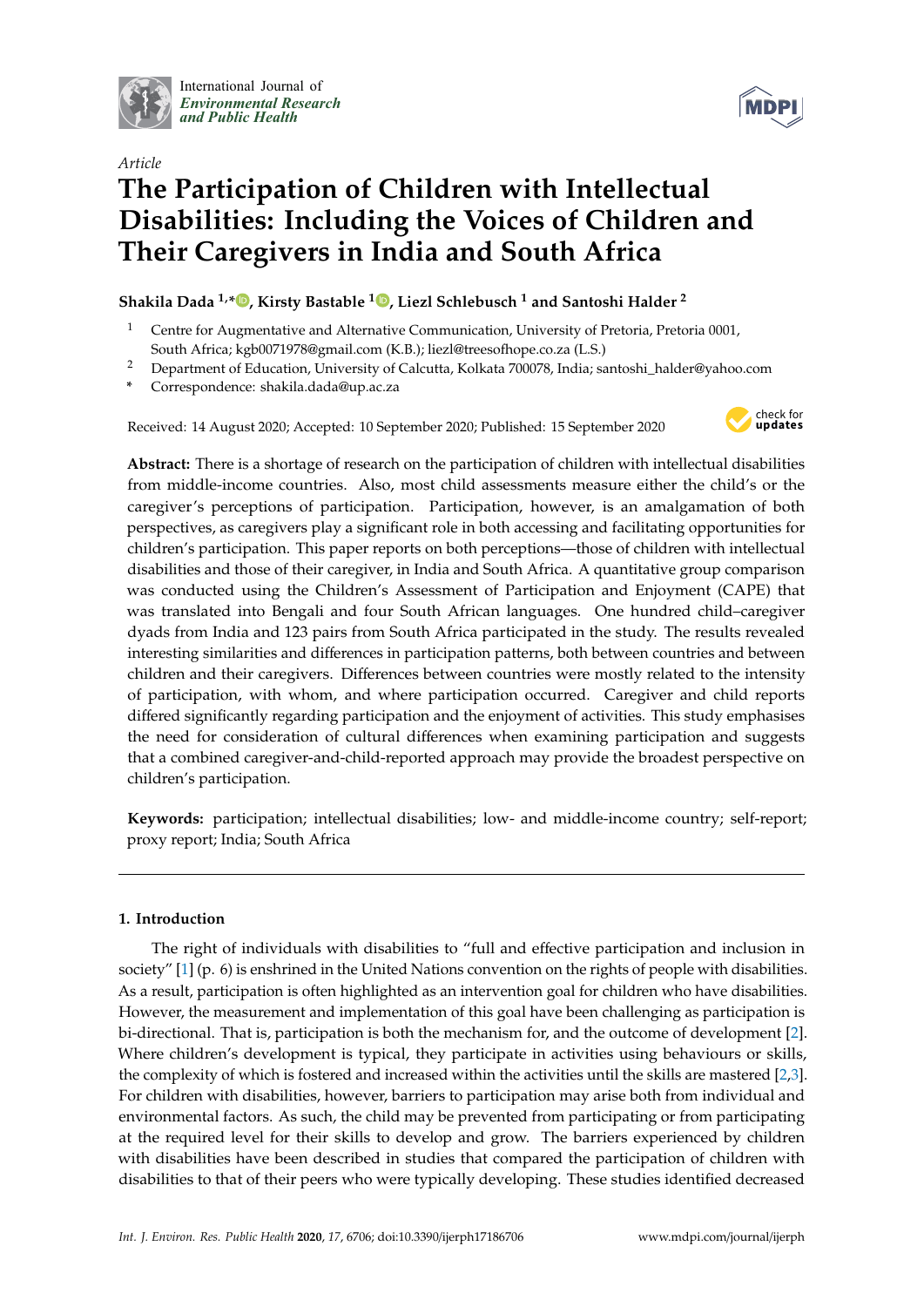attendance (or diversity) in active physical, academic, and social activities [4–6], and decreased intensity (or frequency) of participation in formal activities outside of school  $[4,5]$  for children with disabilities.

In addition to the challenges identified in the research for children with disabilities, several gaps have been identified in the literature on participation. First, the majority of research has been conducted among children with cerebral palsy, while research on other disabilities has been limited [7–13]. This is despite evidence that intellectual disability has been ranked as one of the most severe and commonly occurring disabilities in children worldwide [14]. Intellectual disability is a pervasive and lifelong condition characterised by significant limitations in both intellectual functioning and adaptive behaviour originating before the age of 18 years [15]. A recent systematic review of the participation of children with intellectual disabilities identified only four studies [16], while a further four studies not included in the review were subsequently also identified [4,17–19]. These studies noted more limited participation in active physical and skills-based activities for children with intellectual disabilities [4,16–20] than for typically developing children, and found that participation occurred more frequently in the home setting with adults, rather than in the community with peers [4,19,21].

A second challenge specifically related to children with intellectual disabilities is that the tools used to obtain participation data have thus far been founded on the premise that children's participation is best understood from their own perspective [4,22]. Hence, assessments of participation rely on only information from the child. However, as described by Nilsson et al. (2015), including the perspectives of adults/children in research is not an either/or scenario but rather a continuum, and the use of only one component on the continuum can limit the depth of the research [23]. For children with intellectual disabilities in particular, the requirement for self-reporting participation can introduce barriers associated with cognitive, linguistic, and communication difficulties [4], which can affect the results reported. Hence, obtaining participation data on a continuum that includes both adult and child input may be beneficial. This position is supported in the ICF-CY where the role of adults in the participation of children who are younger or who have disabilities is described as "integral to understanding participation" [24] (pp. xvi.). This is because for these children, participation opportunities are more likely to be identified by parents or caregivers than by the child themselves [24–26].

A third challenge in the literature is that both the development of tools to measure participation and studies on the participation of children have been primarily implemented in high-income countries [27–29]. Although the Picture my Participation tool [29] has been developed and validated specifically for use in low-and middle-income countries, as yet no comparative data from this has been published. A lack of research from low- and middle-income countries introduces complexity to the evaluation of participation, as low- and middle-income countries are culturally and economically different from high-income countries [30]. Furthermore, as participation requires the measurement of culturally relevant activities [2], cultural differences may affect the results obtained in respect of participation measures and limit the generalisability of findings.

A fourth concern relating to the dearth of participation research in low- and middle-income countries is evidence that worldwide up to 94.5% of children with epilepsy, intellectual disabilities, vision, or hearing loss live in low and middle-income countries [14,30]. Hence, the data on the participation of children with intellectual disabilities is limited both in extent (research among children with intellectual disabilities) and context (research in low- and middle-income countries).

Although the field of participation research has grown since the introduction of the ICF-CY [24], significant gaps in knowledge remain around children with intellectual disabilities and children from low- and middle-income countries. The current study sought to describe and compare the participation of children with intellectual disabilities from two middle-income countries, India (lower-middle-income) and South Africa (upper-middle-income) [31]. Due to the challenges experienced by children with intellectual disabilities in self-reporting, the data on participation was collected using both caregiver and child reports of participation, which enabled a comparison of the child and caregiver reports to compare the two perspectives for similarities and differences.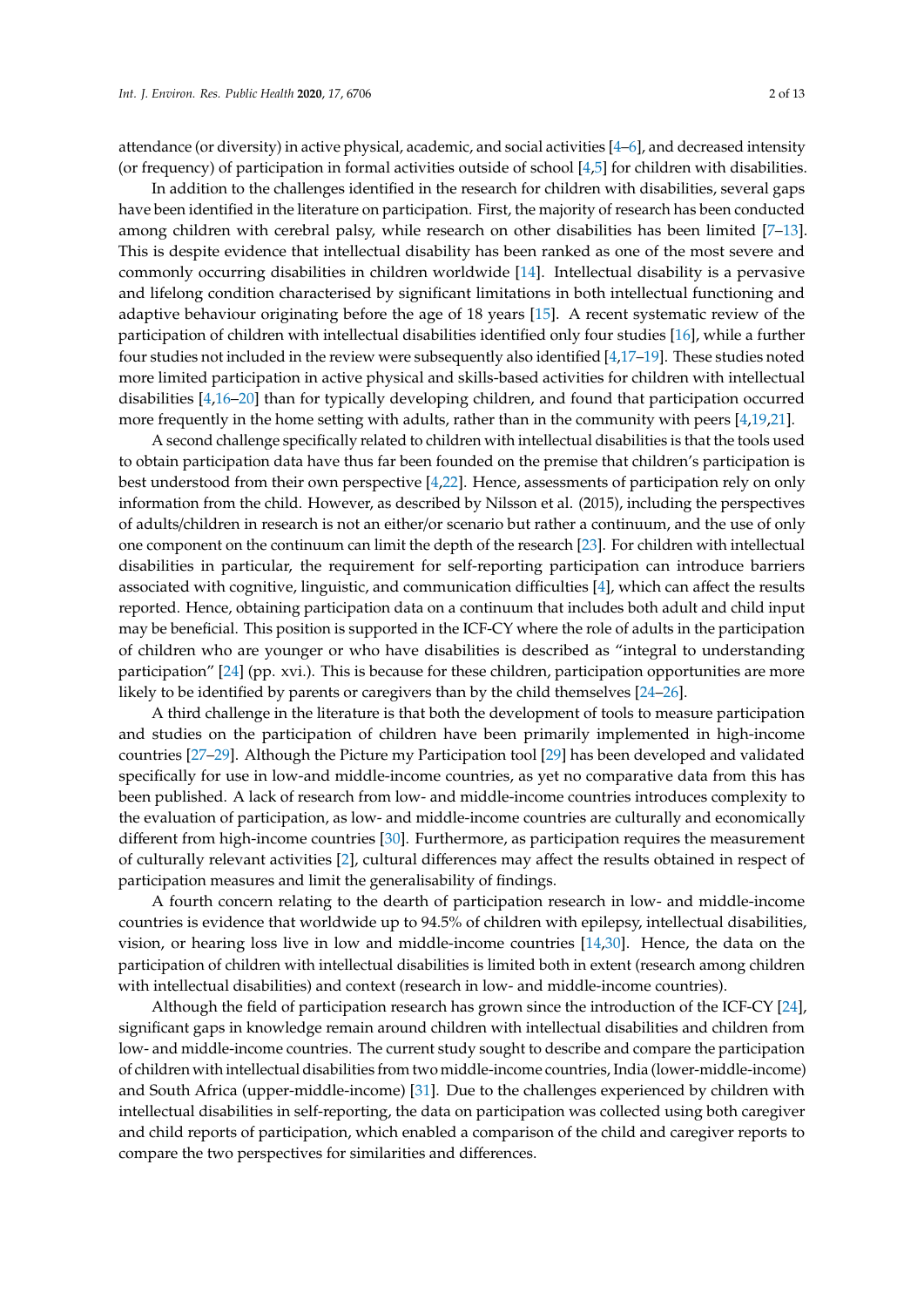The countries for the study were selected because India has one of the highest ( $\approx 6\%$ ), and South Africa has one of the lowest (≈2.25%) reported prevalence of intellectual disability among middle-income countries [14]. In addition, India and South Africa both have cultures that differ from those of high-income countries. Culture is described as the combination of collective norms, values, experiences and histories of a particular group, which emerges from daily activities in which families and communities are connected [32]. Culture is reported to shape the day-to-day activities that are most important to families and communities [33–35]. Both India and South Africa tend towards a collectivist culture in which the individual is an integral component of the community, while high-income countries tend towards a more individualistic culture in which the individual remains conceptually separate from the community [35–38]. Although India and South Africa are considered collectivist cultures, one of the differences between the two cultures is the presence of the class system that is socially maintained in India. At the same time, South Africa is divided primarily by racial group and economic class [36]. Furthermore, India has a much higher gender gap than South Africa, but South Africa reports higher poverty rates [31,39]. Comparing India and South Africa may provide insight into differences in participation not only between high- and middle-income countries, but also between middle-income countries with different cultures.

# **2. Materials and Methods**

## *2.1. Aims*

The current research study aimed to (a) describe the participation of children with intellectual disabilities from India and South Africa; (b) compare the participation results between groups (India and South Africa) and respondents (children and caregivers).

#### *2.2. Design*

The study made use of a multi-factor design, firstly to describe the participation of children with intellectual disabilities, and secondly to compare self- and proxy-reported and country-specific participation data.

#### *2.3. Sampling and Participant Selection*

Participants for this study were selected using convenience sampling in schools and centres that catered for children who have intellectual disabilities. To participate in the study, children had to be between the ages of six and 21 and scored as having a mild to moderate intellectual disability on the Kaufman Brief Intelligence Test (KBIT) [40]. The children's home language had to be Bengali, English, Afrikaans, isiZulu, or isiXhosa, as these were the languages into which the Children's Assessment of Participation and Enjoyment (CAPE) [41] had been translated. If a child's home language was not the same as the language in which the CAPE [41] was to be administered at their school, then the child needed to have been schooled in the language of the CAPE [41] for at least  $1\frac{1}{2}$  years to be included in the study. Caregivers were required to be literate in Bengali, English, Afrikaans, isiZulu, or isiXhosa.

#### *2.4. Ethics*

India: Ethics approval for the study was obtained from the Ethics Committee of the University of Calcutta, and the appropriate departments and heads of schools or organisations. Participants were recruited from twelve government and non-government associations or schools.

South Africa: Ethics approval was obtained from the Research Committee of the University of Pretoria (GW20160409HS), and permission was obtained from the Department of Education in six provinces in South Africa. Additionally, permission was obtained from school principals or school governing bodies. Participants were recruited from 15 schools (11 government/public schools and four non-government/private schools).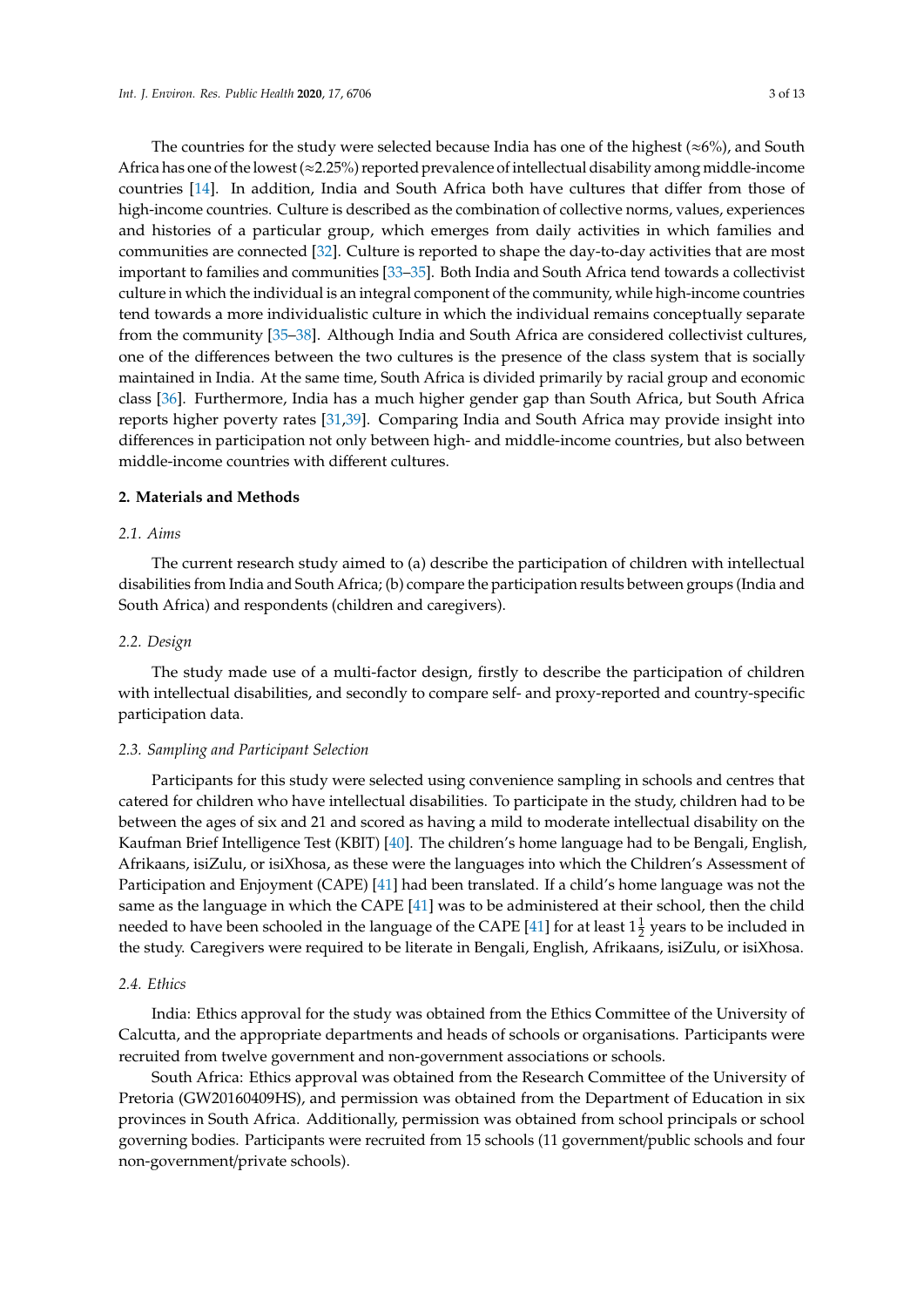#### *2.5. Participants*

A total of 100 caregiver-child dyads from India and 123 dyads from South Africa took part in the study. The children ranged in age from five to 18 years (mean = 12.3); 61.3% of them were male, and 38.7% female. Caregivers reporting on their child's participation were primarily mothers (73.6%), but fathers (15.6%) and other caregivers (10.8%) also responded. Most caregivers had not completed high school and earned less than R4500.00 (approximately €220.00) per month.

Respondents reported their home language as Bengali (37.1%), English (17.2%), Afrikaans (13.6), isiZulu (9.3%), isiXhosa (6.7%), and other languages (16.1%), while the survey was completed in Bengali (43.1%), English (37.1%), Afrikaans (9.5%), isiZulu (5.2%) and isiXhosa (5.2%). The summarised demographic data of the participants is represented in Table 1.

|                                                                                           | India                                     | South Africa                                                                                                                                    | <b>Combined Data</b> | Equivalence <sup>1</sup><br>p-Value |  |
|-------------------------------------------------------------------------------------------|-------------------------------------------|-------------------------------------------------------------------------------------------------------------------------------------------------|----------------------|-------------------------------------|--|
| Caregiver-child dyads                                                                     | $n=100$                                   | $n = 132$                                                                                                                                       | 232                  |                                     |  |
| Child age (years)                                                                         | $mean = 11.9$<br>(SD: 2.5)                | $mean = 12.7$<br>(SD: 2.6)                                                                                                                      | $mean = 12.3$        | 0.000 <sup>2</sup>                  |  |
| Sex                                                                                       |                                           |                                                                                                                                                 |                      |                                     |  |
| Male                                                                                      | 66.0                                      | 57.8                                                                                                                                            | 61.3                 | 0.44 <sup>4</sup>                   |  |
| Female                                                                                    | 34.0                                      | 42.2                                                                                                                                            | 38.7                 |                                     |  |
| Additional impairments $(\%)$ $^3$                                                        | 12.6                                      | 13.0                                                                                                                                            | 25.6                 | $0.17^{4}$                          |  |
| Home language                                                                             |                                           |                                                                                                                                                 |                      |                                     |  |
|                                                                                           | Bengali: 37.1<br>Hindi: 5.2<br>Other: 2.0 | English: 17.2<br>Afrikaans: 13.6<br>isiZulu: 9.3<br>isixhosa: 6.7<br>SiSwati: 1.3<br>Sesotho: 2.6<br>Sepedi: 2.6<br>Other: 2.3<br>Setswana: 1.7 |                      |                                     |  |
| Survey language $(\%)$ $^3$                                                               |                                           |                                                                                                                                                 |                      |                                     |  |
| Bengali                                                                                   | 43.1                                      |                                                                                                                                                 |                      |                                     |  |
| English                                                                                   |                                           | 37.1                                                                                                                                            |                      |                                     |  |
| Afrikaans                                                                                 |                                           | 9.5                                                                                                                                             |                      |                                     |  |
| isiZulu                                                                                   |                                           | 5.2                                                                                                                                             |                      |                                     |  |
| isiXhosa                                                                                  |                                           | 5.2                                                                                                                                             |                      |                                     |  |
| Caregiver respondent $(\%)$ <sup>3</sup>                                                  |                                           |                                                                                                                                                 |                      |                                     |  |
| Mother                                                                                    | 33.8                                      | 39.8                                                                                                                                            | 73.6                 |                                     |  |
| Father                                                                                    | 6.1                                       | 9.5                                                                                                                                             | 15.6                 | 0.129 <sup>4</sup>                  |  |
| Other                                                                                     | 3.5                                       | 7.4                                                                                                                                             | 10.8                 |                                     |  |
| Caregiver education (%) <sup>3</sup>                                                      |                                           |                                                                                                                                                 |                      |                                     |  |
| Grade 11 or less                                                                          | 23.1                                      | 17.8                                                                                                                                            | 40.9                 |                                     |  |
| Grade 12                                                                                  | 7.1                                       | 17.8                                                                                                                                            | 24.9                 |                                     |  |
| Degree                                                                                    | 12.0                                      | 8.9                                                                                                                                             | 20.9                 | 0.000 <sup>2</sup>                  |  |
| Other                                                                                     | 2.2<br>11.1<br>13.3                       |                                                                                                                                                 |                      |                                     |  |
| Household income (%) <sup>3</sup>                                                         |                                           |                                                                                                                                                 |                      |                                     |  |
| <r4500 (≈€220)="" month<="" td=""><td>1.8</td><td>26.2</td><td>28.0</td><td></td></r4500> | 1.8                                       | 26.2                                                                                                                                            | 28.0                 |                                     |  |
| R4501-R12500 (≈€600)/month                                                                | 4.4                                       | 12.4                                                                                                                                            | 16.9                 |                                     |  |
| R12501-R30000<br>(≈€1500)/month                                                           | 11.6                                      | 7.6                                                                                                                                             | 19.1                 |                                     |  |
| R30001-R52000<br>(≈€2500)/month                                                           | 5.8                                       | 3.6                                                                                                                                             | 9.3                  | 0.0002                              |  |
| R52001-R70000<br>(≈€3370)/month                                                           | 6.2                                       | 3.1                                                                                                                                             | 9.3                  |                                     |  |
| >R70001 (≈€3370)/month                                                                    | 14.7                                      | 2.7                                                                                                                                             | 17.3                 |                                     |  |

**Table 1.** Demographic data of participants from India and South Africa.

Notes: <sup>1</sup> Group equivalence between India and South Africa; <sup>2</sup> Pearson chi-square *p* < 0.05; <sup>3</sup> Percentages may not add up to 100 due to rounding; <sup>4</sup> Fisher's exact test—one-sided.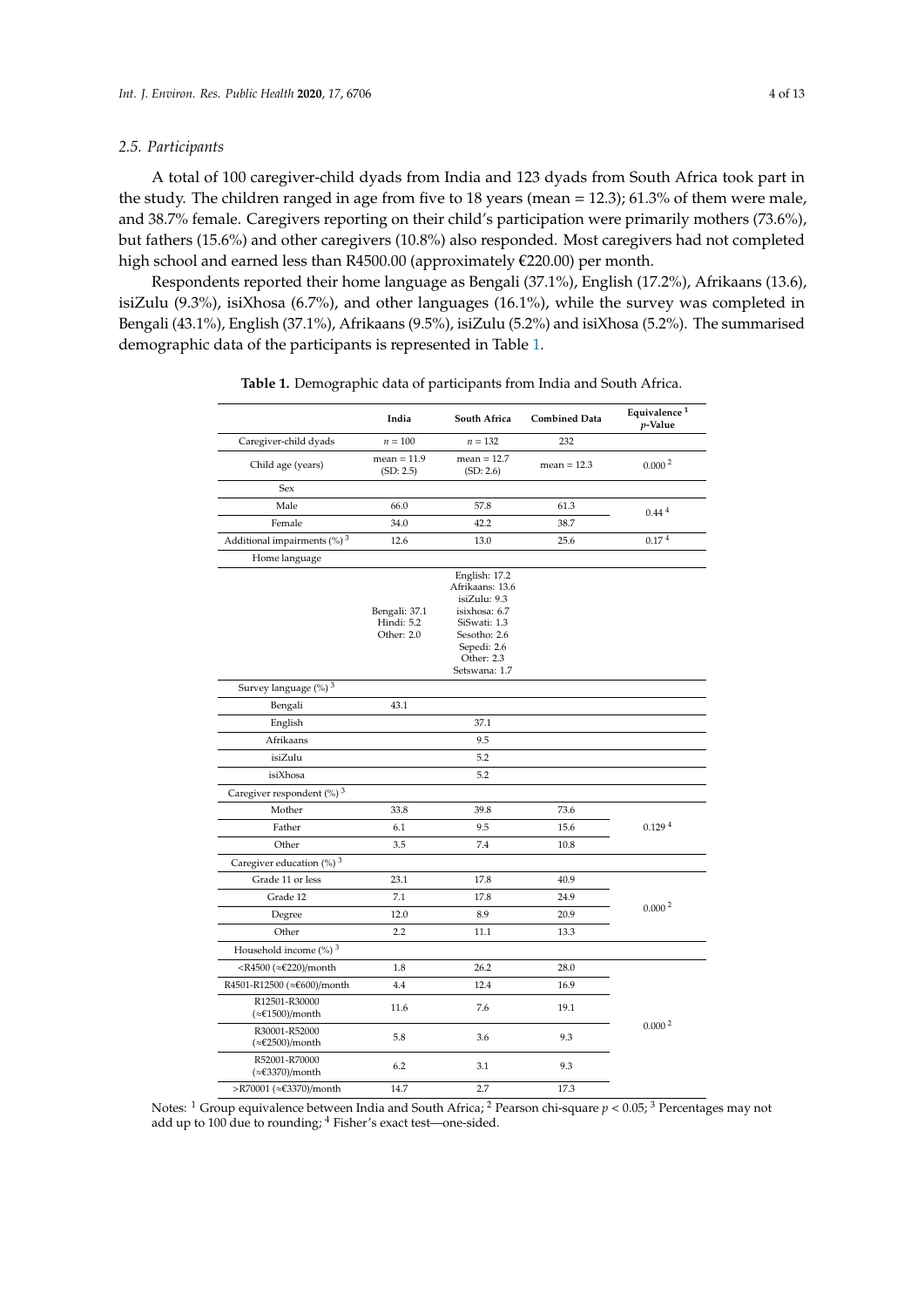#### *2.6. Materials*

Data on participation for this study was obtained by administering the Children's Assessment of Participation and Enjoyment (CAPE) [41]. The CAPE [41] is a self-report questionnaire that has been developed for use with children (with and without disabilities) between the ages of 6–21 years. The CAPE [41] considers 55 activities grouped into eight activity domains: (1) overall; (2) informal activities; (3) formal activities; (4) recreational activities; (5) active physical activities; (6) social activities; (7) skills-based activities; and (8) self-improvement. For each activity domain, five dimensions of participation were measured: (1) diversity; (2) intensity; (3) companionship; (4) location; and (5) enjoyment. The CAPE [41] is typically administered in an interview with the child and takes 45 min to complete [41].

The CAPE [41] was developed and has been shown to have adequate validity and reliability in English [42–44]. Internal consistency and test-retest reliability have been confirmed in Dutch [45], Greek [46], Spanish [47,48], Swedish [49], Chinese [50] and Norwegian [51]. However, the need for cultural validation (in addition to translation) has been highlighted by various authors [48–50,52]. For this study, permission was obtained by the publishers to translate the CAPE [41] for use in India and South Africa. For India it was translated into Bengali and for South Africa into Afrikaans, isiXhosa and isiZulu. Translation included forward and backward translation as well as the consideration of linguistic, functional and cultural equivalence [53].

For this study, the proxy report version of the CAPE [41] was developed with permission from the publishers, and it was translated following the same procedures as the child's version [52]. The caregiver version of the CAPE [41] was modified so that the subject of all questions was the caregiver's child and not the caregiver. The caregiver version was a pen-and-paper version of the CAPE [41].

#### *2.7. Data Collection*

Caregivers received an information pack from their child's school. The language of the information pack was based on feedback from the school. Included in the information pack were an information letter about the study, a consent form for caregivers to complete, and the proxy version of the CAPE [41]. Caregivers had to give consent for themselves and their children to be involved in the study. Caregivers independently completed and returned the consent form and proxy version of the CAPE [41] to the school. Children were asked to provide assent to participate in the study on the day of data collection. The researcher administered the CAPE [41] to the children individually at school. The child was asked the questions and their answers were recorded using the methods and visual supports recommended in the manual. The CAPE [41] was administered to the children in the language of the school, and participants were provided with a small token of appreciation for their help (a ruler and an eraser). The researchers were fluent in the language in which they administered the CAPE [41].

#### *2.8. Data Analysis*

The data for this study was analysed using IBM SPSS version 26 [54]. Demographic data was described statistically using means (reported in percentages). The distribution of the data was assessed and found to be non-normally distributed. Hence, further assessments were non-parametric (Pearson Chi-squared, Fisher's exact test) to test for group equivalence. Participation data for each participant was summed, while data on intensity, with whom, where and enjoyment was calculated as the mean of all activities participated in. The CAPE [41] data was assessed for internal consistency using Cronbach's alpha. Between-group statistical correlation of the participation data was conducted using an independent samples Kruskal–Wallis test with a post hoc pairwise comparison using the Bonferroni correction for multiple tests.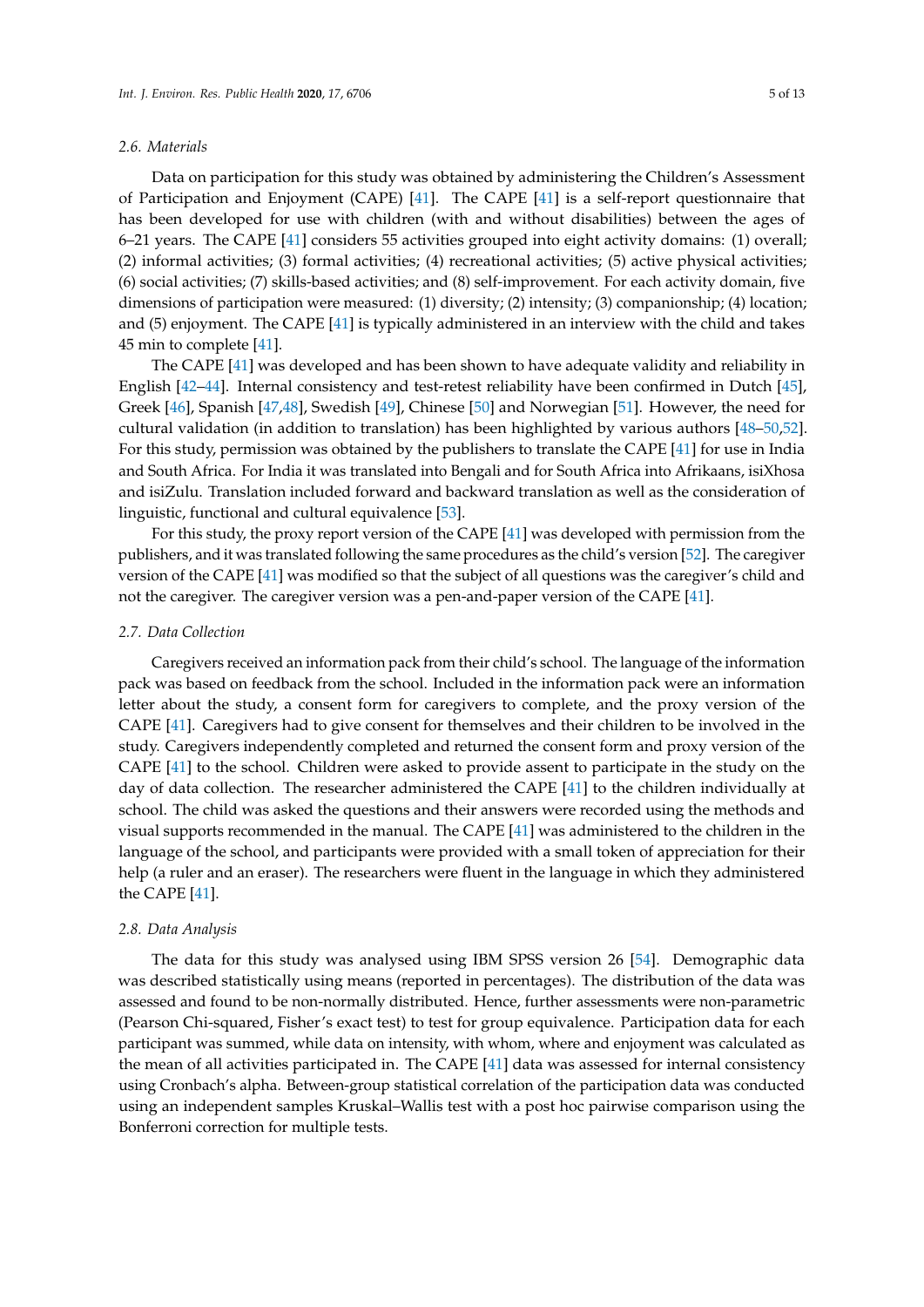## **3. Results**

The results of this study are presented below. The internal consistency of items on the CAPE [41] is presented first. This is followed by the self- and caregiver-reported participation of children with intellectual disabilities for India and South Africa. The reported data is then compared across children and caregivers and India and South Africa. Participation is reported overall, in the formal and informal domains, the five activity groups, and the five participation dimensions.

# *3.1. Internal Consistency of the CAPE Data from India and South Africa*

The analysis of the data from the CAPE [41] from India and South Africa indicated that the internal consistency of the data was excellent across all domains, for both children and caregivers  $(0.923 < \alpha > 0.993)$  [55].

#### *3.2. Participation of Children with Intellectual Disabilities*

Significant differences were evident in the reported participation of children in India and South Africa, and as reported by children or their caregivers in all areas except participation in self-improvement.

#### 3.2.1. Self-Reported Participation

The self-reported participation of children with intellectual disabilities averaged 27 activities in India and South Africa. Children from India were most likely to participate in activities two to three times a week, with their families, at a relative's house. In South Africa, however, children were most likely to participate in activities once a week, with other relatives, and at a relative's house. Children from both countries enjoyed participating in activities "very much". Participation results across all domains, and dimensions are presented in Table 2.

|                                                   | India |                    |       | South Africa      |                   | All Participants     | Significance <sup>+</sup> |  |  |
|---------------------------------------------------|-------|--------------------|-------|-------------------|-------------------|----------------------|---------------------------|--|--|
|                                                   | Child | Caregiver          | Child | Caregiver         | Child             | Caregiver            | p < 0.05                  |  |  |
| Participation domains and activities <sup>1</sup> |       |                    |       |                   |                   |                      |                           |  |  |
| Overall <sup>i</sup>                              | 27.02 | 23.98 <sup>a</sup> | 26.77 | 28.36             | 26.88             | 26.47 <sup>b</sup>   | 0.001                     |  |  |
| Informal <sup>ii</sup>                            | 20.70 | 19.57              | 22.01 | 23.04             | 21.44             | 21.54 <sup>b</sup>   | 0.000                     |  |  |
| Formal iii                                        | 6.32  | 4.50 <sup>a</sup>  | 4.91  | 5.44              | 5.53 $^{\rm b}$   | 5.04                 | 0.000                     |  |  |
| Recreational <sup>iv</sup>                        | 6.86  | 6.25               | 8.21  | 8.33              | 7.63 <sup>b</sup> | 7.43 <sup>b</sup>    | 0.000                     |  |  |
| Active physical V                                 | 5.45  | 4.01 <sup>a</sup>  | 4.36  | 4.95              | 4.84 <sup>b</sup> | 4.54                 | 0.000                     |  |  |
| Social vi                                         | 6.52  | 6.94               | 6.23  | 6.97 <sup>a</sup> | 6.35              | 6.96                 | 0.008                     |  |  |
| Skills-based <sup>vi</sup>                        | 3.70  | 2.43 <sup>a</sup>  | 3.33  | 3.53              | 3.49              | 3.06 <sup>b</sup>    | 0.000                     |  |  |
| Self-improvement vi                               | 4.71  | 4.61               | 5.11  | 5.06              | 4.94              | 4.87                 | 0.084                     |  |  |
| Intensity of participation <sup>2</sup>           |       |                    |       |                   |                   |                      |                           |  |  |
| Overall <sup>i</sup>                              | 5.92  | 5.94               | 4.98  | 4.98              | 5.38 $^{\rm b}$   | 5.40 $^{\rm b}$      | 0.000                     |  |  |
| Informal ii                                       | 5.93  | 5.89               | 5.01  | 5.02              | 5.41 <sup>b</sup> | 5.39 $^{\rm b}$      | 0.000                     |  |  |
| Formal iii                                        | 5.92  | 6.30               | 4.97  | 4.83              | 5.39 $^{\rm b}$   | 5.46 <sup>b</sup>    | 0.000                     |  |  |
| Recreational iv                                   | 6.33  | 6.33               | 5.48  | 5.34              | 5.85 $^{\rm b}$   | 5.77 <sup>b</sup>    | 0.000                     |  |  |
| Active physical <sup>v</sup>                      | 5.82  | 5.81               | 4.64  | 4.86              | 5.16 <sup>b</sup> | 5.28 <sup>b</sup>    | 0.000                     |  |  |
| Social vi                                         | 5.33  | 5.09               | 4.38  | 4.52              | 4.79 <sup>b</sup> | $4.76^{\mathrm{~b}}$ | 0.000                     |  |  |
| Skills-based vi                                   | 6.56  | 7.29 <sup>a</sup>  | 5.12  | 4.82              | 5.75 <sup>b</sup> | 5.88 $^{\rm b}$      | 0.000                     |  |  |
| Self-improvement vi                               | 6.14  | 6.32               | 5.15  | 5.27              | 5.58 $^{\rm b}$   | 5.73 $^{\rm b}$      | 0.000                     |  |  |

**Table 2.** Self-reported and caregiver-reported participation of children with intellectual disabilities in India and South Africa (Mean).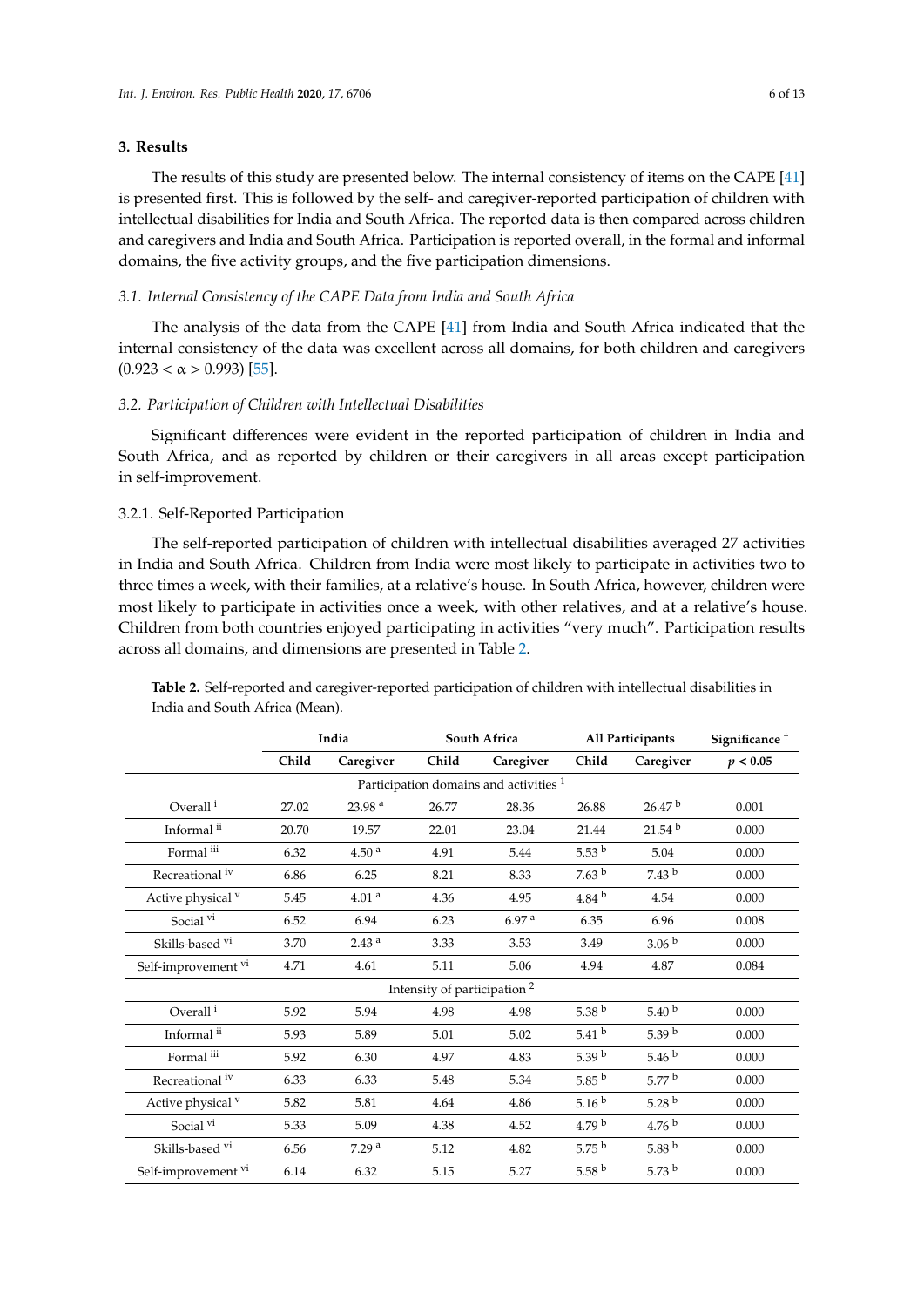|                                    | India                          |                   | South Africa |                   | All Participants  |                   | Significance <sup>+</sup> |  |  |
|------------------------------------|--------------------------------|-------------------|--------------|-------------------|-------------------|-------------------|---------------------------|--|--|
|                                    | Child                          | Caregiver         | Child        | Caregiver         | Child             | Caregiver         | p < 0.05                  |  |  |
| With whom participation occurred 3 |                                |                   |              |                   |                   |                   |                           |  |  |
| Overall <sup>i</sup>               | 1.68                           | 1.57              | 2.40         | 2.62              | 2.09 <sup>b</sup> | 2.16 <sup>b</sup> | 0.000                     |  |  |
| Informal ii                        | 1.61                           | 1.51              | 2.29         | 2.46              | 2.00 <sup>b</sup> | 2.05 <sup>b</sup> | 0.000                     |  |  |
| Formal iii                         | 1.89                           | 1.77              | 2.90         | 3.36              | 2.46 <sup>b</sup> | 2.68 <sup>b</sup> | 0.000                     |  |  |
| Recreational iv                    | 1.53                           | 1.34              | 2.26         | 2.30              | 1.94 <sup>b</sup> | 1.89 <sup>b</sup> | 0.000                     |  |  |
| Active physical <sup>v</sup>       | 1.67                           | $1.64$ $^{\rm a}$ | 2.83         | 3.44              | 2.32 <sup>b</sup> | 2.65 <sup>b</sup> | 0.000                     |  |  |
| Social vi                          | 1.72                           | 1.65              | 2.47         | 2.52              | 2.15 <sup>b</sup> | 2.14 <sup>b</sup> | 0.000                     |  |  |
| Skills-based vi                    | 1.88                           | 1.65              | 2.86         | 3.34              | 2.43 <sup>b</sup> | 2.61 <sup>b</sup> | 0.000                     |  |  |
| Self-improvement vi                | 1.63                           | 1.58              | 1.98         | 2.35              | 1.83 <sup>b</sup> | 2.02 <sup>b</sup> | 0.000                     |  |  |
|                                    | Where participation occurred 4 |                   |              |                   |                   |                   |                           |  |  |
| Overall <sup>i</sup>               | 1.79                           | 1.83              | 2.53         | 2.43              | 2.21 <sup>b</sup> | 2.18 <sup>b</sup> | 0.000                     |  |  |
| Informal <sup>ii</sup>             | 1.66                           | 1.71              | 2.36         | 2.23              | 2.06 <sup>b</sup> | 2.01 <sup>b</sup> | 0.000                     |  |  |
| Formal iii                         | 2.23                           | 2.36              | 3.49         | 3.40              | 2.94 <sup>b</sup> | 2.95 <sup>b</sup> | 0.000                     |  |  |
| Recreational iv                    | 1.44                           | 1.41              | 1.87         | 1.83              | $1.68^{\,\rm b}$  | 1.65 <sup>b</sup> | 0.000                     |  |  |
| Active physical <sup>v</sup>       | 1.89                           | 2.09              | 2.95         | 2.97 <sup>a</sup> | 2.49 <sup>b</sup> | 2.58 <sup>b</sup> | 0.000                     |  |  |
| Social vi                          | 2.00                           | 2.11              | 2.70         | 2.51              | 2.40 <sup>b</sup> | 2.34 <sup>b</sup> | 0.000                     |  |  |
| Skills-based <sup>vi</sup>         | 2.25                           | 2.11              | 2.94         | 3.11              | 2.64 <sup>b</sup> | 2.67 <sup>b</sup> | 0.000                     |  |  |
| Self-improvement vi                | 1.55                           | 1.59              | 2.74         | 2.64              | 2.22 <sup>b</sup> | 2.18 <sup>b</sup> | 0.000                     |  |  |
| Enjoyment of participation $^5$    |                                |                   |              |                   |                   |                   |                           |  |  |
| Overall <sup>i</sup>               | 4.34                           | 4.23              | 4.29         | 3.92 <sup>a</sup> | 4.31              | $4.05^{\,\rm b}$  | 0.000                     |  |  |
| Informal <sup>ii</sup>             | 4.35                           | 4.23              | 4.28         | 3.89 <sup>a</sup> | 4.31              | $4.04$ $^{\rm b}$ | 0.000                     |  |  |
| Formal iii                         | 4.32                           | 4.22              | 4.31         | 4.04 <sup>a</sup> | 4.32              | 4.12              | 0.000                     |  |  |
| Recreational iv                    | 4.35                           | 4.20              | 4.35         | 3.87 <sup>a</sup> | 4.35              | 4.02 <sup>b</sup> | 0.000                     |  |  |
| Active physical <sup>v</sup>       | 4.35                           | 4.20              | 4.35         | 3.97 <sup>a</sup> | 4.35              | 4.07              | 0.000                     |  |  |
| Social vi                          | 4.36                           | 4.25              | 4.43         | $4.15$ $^{\rm a}$ | 4.40              | 4.19              | 0.000                     |  |  |
| Skills-based <sup>vi</sup>         | 4.23                           | 4.25 <sup>a</sup> | 4.25         | 3.85              | 4.25              | 3.97 <sup>b</sup> | 0.000                     |  |  |
| Self-improvement vi                | 4.32                           | 4.12              | 3.92         | 3.39 <sup>a</sup> | $4.09\ ^{\rm b}$  | 3.70 <sup>b</sup> | 0.000                     |  |  |
|                                    |                                |                   |              |                   |                   |                   |                           |  |  |

**Table 2.** *Cont.*

Notes: † Independent Samples Kruskal–Wallis test (*p* < 0.05). Post hoc pairwise comparison with Bonferroni correction for multiple tests (*p* < 0.05): <sup>a</sup> Significant caregiver-child difference; <sup>b</sup> Significant India-South Africa difference; <sup>1</sup> Participation = mean number of activities attended out of <sup>i</sup> 55 activities,  $\frac{1}{11}$  40 activities, iii 15 activities, <sup>iv</sup> 12 activities, <sup>v</sup> 13 activities, <sup>vi</sup> 10 activities; <sup>2</sup> Intensity: 0 = never, 1 = once in 4 months, 2 = twice in 4 months, 3 = once a month, 4 = 2–3 times a month, 5 = once a week, 6 = 2–3 times a week, 7 = once a day; 3 With whom:  $1 =$  alone,  $2 =$  with family (parents, siblings),  $3 =$  with other relatives (grandparents, uncles, cousins, etc.),  $4 =$  with friends,  $5 =$  with others;  $4$  Where:  $1 =$  at home,  $2 =$  at a relative's house,  $3 =$  in your neighbourhood,

 $4 =$  at school,  $5 =$  in your community,  $6 =$  beyond your community;  $5$  Enjoyment:  $1 =$  not at all,  $2 =$  sort of/somewhat,

 $3 =$  pretty much,  $4 =$  very much,  $5 =$  love it!

#### 3.2.2. Caregiver-Reported Participation

Caregivers in India reported that their children with intellectual disabilities participate in 24 activities, compared to 28 activities reported by caregivers in South Africa. Children in India were reported to participate in the activities two to three times a week, while in South Africa, participation once a week was reported. Children in India were reported to participate most often with family, while children in South Africa were reported to participate most often with other relatives. Children in both India and South Africa were most likely to participate in activities at a relative's house and were reported to enjoy participation "pretty much". The full participation results are listed in Table 2.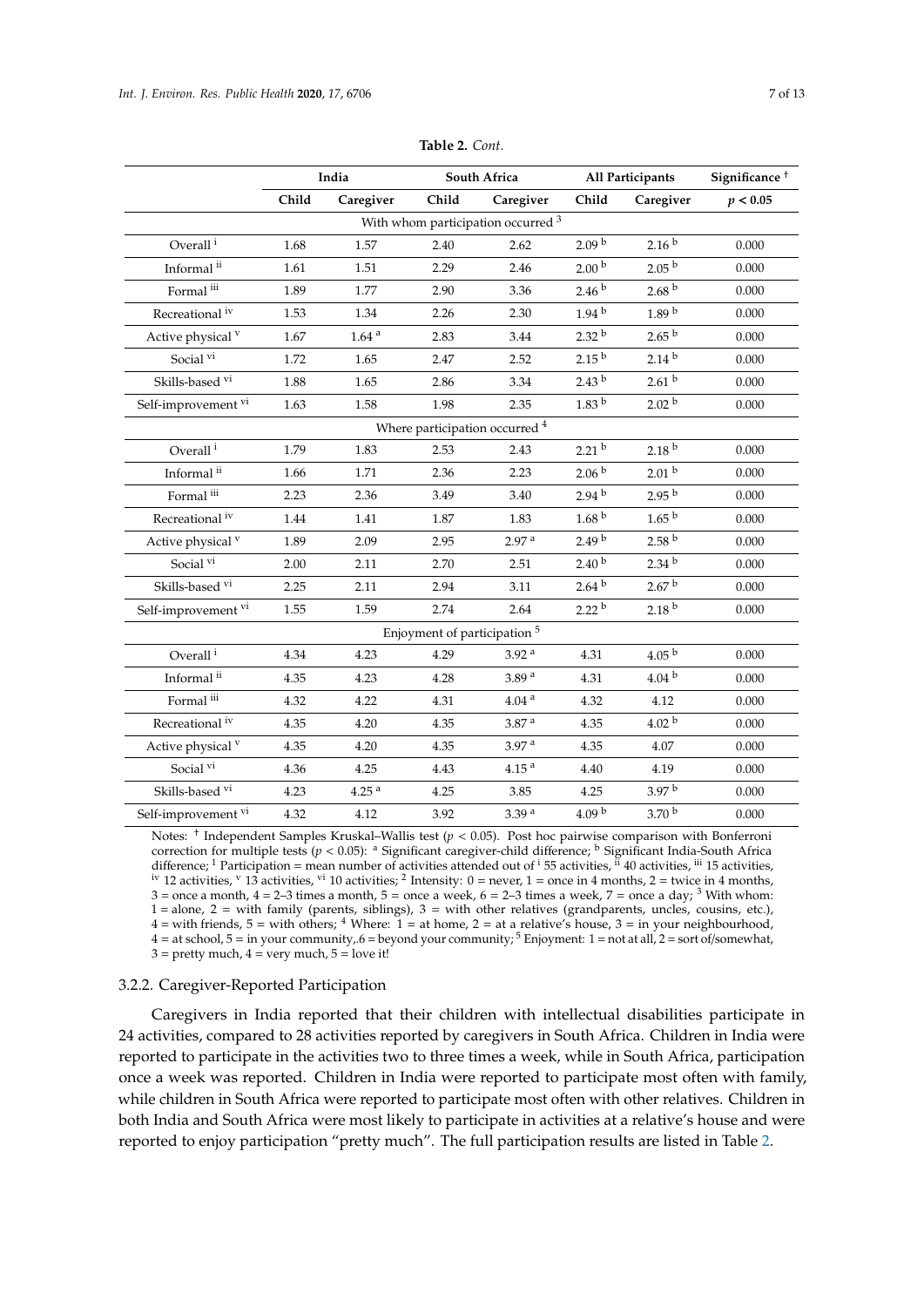# *3.3. Comparing the Self-and Proxy Reported Participation of Children with Intellectual Disabilities in India and South Africa*

The self-reported participation of children with intellectual disabilities in India and South Africa was not significantly different overall, in the informal domain, for social, skills-based, or self-improvement activities. However participation in the formal domain and active physical and recreational activities was significantly different. Intensity, with whom and where participation occurred also differed significantly when self-reported by children in India and South Africa, but enjoyment was not significantly different.

Caregivers in India and South Africa reported differences in participation of their children who have intellectual disabilities overall, in the informal domain and in recreational and skills-based activities. Intensity, with whom and where participation occurred also differed significantly as did enjoyment in a number of areas.

Caregivers and children in India provided similar reports on participation in the informal domain, recreational, active physical, social and self-improvement activities. While caregivers and children in South Africa provided similar reports on participation in all areas except for social activities. No significant differences were evident between most child- and caregiver- reports on intensity, with whom and where participation occurred. However, significant differences were evident in the reports of enjoyment of participation between children and their caregivers in South Africa, but not in India.

## **4. Discussion**

This study considered the participation of children with intellectual disabilities in two middle-income countries, India and South Africa. First, the participation in India and South Africa is described (self- and proxy-reported) and considered in relation to results from high income countries. Then the differences between self- and proxy-reports are examined. The discussion concludes with recommendations for practice and future research.

The self-reported participation of children who have intellectual disabilities in India and South Africa shows similarities overall, in the informal domain, social, skills-based and self-improvement activities. These results are also comparable to those from children who have intellectual disabilities in Australia [4], a high-income country. Differences in participation in the formal, recreational, and active physical domains may be associated with culture. These activities fall mostly in the formal domain, and are organised by adults. For example, sports are strongly influenced by the environment and culture. Hence, children in the US are more likely to play baseball and American football, while children in India are more likely to play cricket and hockey, and children in South Africa soccer and rugby. In contrast, socio-emotional development, which is key in informal and social activities has been reported to be similar across different collectivist cultures and individualistic cultures [35], hence the similarities in these areas between India and South Africa are not unexpected.

Differences in the intensity of participation reported between India and South Africa were evident. These differences may be related to where and with whom children participate. In the case of the children from India, a more frequent intensity of participation was reported, but participation also occurred more often at home and with their immediate family. Thus it is plausible that because the child does not have to go anywhere or participate with anyone other than those nearby, participation may occur more frequently. In contrast, the children in South Africa indicated a lower intensity of participation but more often had extended family as participation partners and venues. When compared to results from the study conducted in Australia, participation intensity in South Africa was more similar to that in Australia than that in India. Differences in with whom and where children participate could well relate to cultural or family practices, family support or the availability of resources. It is interesting that in India, where employment rates were significantly higher than in South Africa, participation occurred most often at home, as one might infer that children would attend a daycare or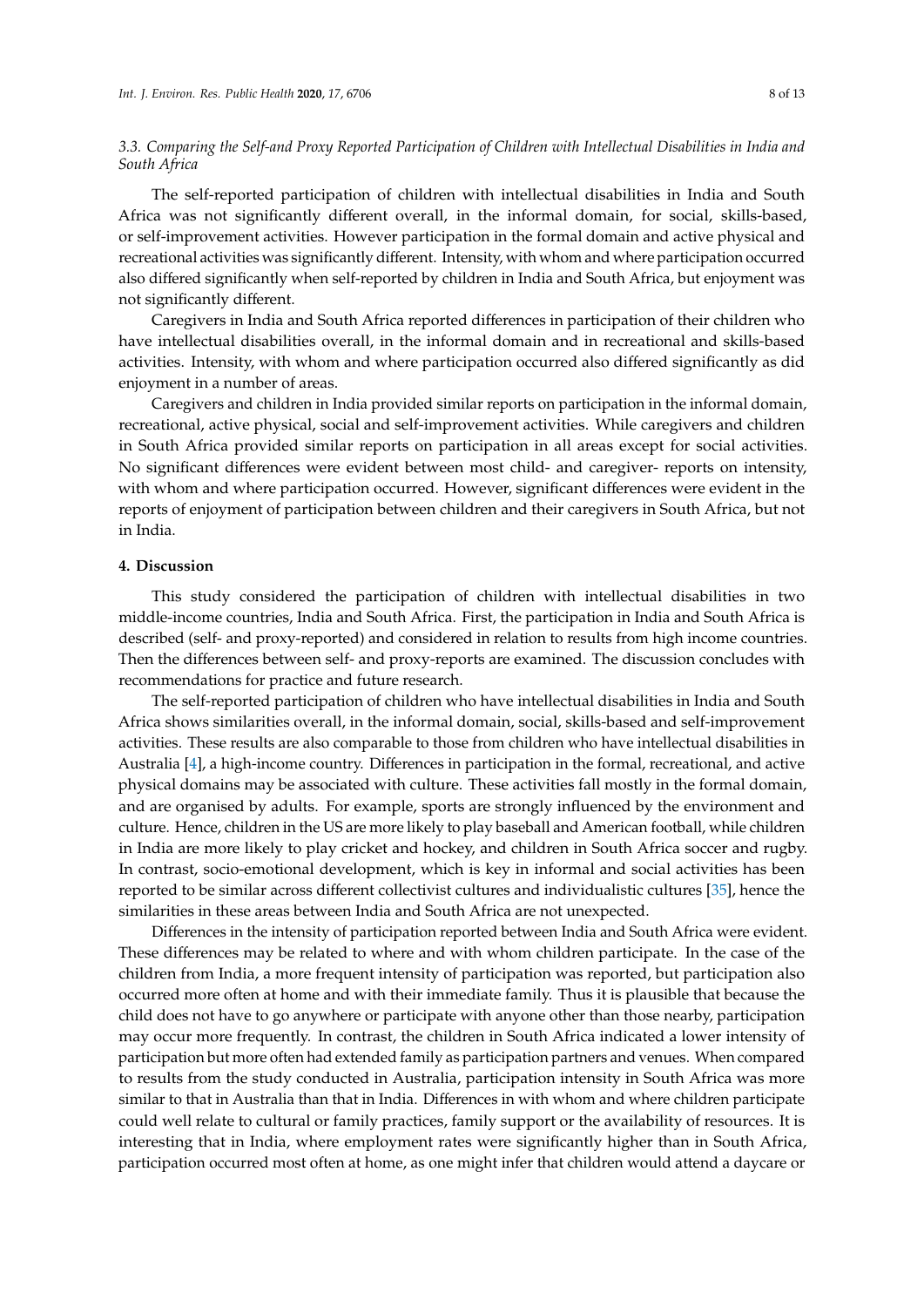similar while caregivers were at work. This result, however, may suggest a greater level of in home support for caregivers in India, than for caregivers in South Africa.

Enjoyment of participation was similar when self-reported between India and South Africa, except for self-improvement activities. The mean scores for enjoyment indicate that both groups of children enjoyed these activities "very much". These results concur with other studies on participation, which propose that children, regardless of disability, enjoy participating in activities to a high degree [52].

The proxy-reported participation and enjoyment of children differed significantly between India and South Africa in all areas, except for formal, active physical and social activities. The similarities in participation in formal, active-physical, and social activities between caregivers is of interest, as it is in contrast to the differences reported by their children. A possible explanation of these differences may be related to the number of activities that children participated in. Overall caregivers in India reported fewer activities that their children participated in than caregivers in South Africa. If the activities which were not reported as participated in fell into the informal domain or were clustered in recreational, and skills-based activities a decrease in participation in these areas and the measurement of enjoyment in these areas may be seen. An alternative explanation relates to the historic educational contexts of India and South Africa. Both countries were historically British colonies, whose education systems were obligated to follow a British model, features of which are maintained today. As caregivers would have been educated in this model, it is possible that their perceptions of formal, active physical and social activities have been informed by similar constructs within the education systems, while the informal domain has been formed to a greater extent by the local culture.

Caregivers' reports on intensity of participation, with whom and where participation occurred, mirrored those of their children, showing significant differences in each of these areas. The reporting of Enjoyment of participation showed a similar pattern of significant differences to participation.

When the self- and proxy-reported participation data is compared, differences were evident in India for participation overall, in the formal domain, active physical and skill-based activities. In South Africa however only social activities were reported differently. Reasons for the different directions of reporting are not known but could relate to the child's preferences or independence. Caregivers may only perceive participation to be occurring when their child has chosen to participate, or is able to participate independently. In contrast, children may report on "being there", regardless of their choice or role in the activity [56]. In addition, different cultural norms may impact the activities available to children. For example, within Indian culture, a person's position is strongly determined by their caste, and the activities families may access are determined by this social structure [36–38]. In South Africa, on the other hand, the provision of activities is more likely to be linked to an educational or economic opportunity. Other differences not explored in this paper could also be the availability of support from others, the number of children in the household, or the cultural beliefs of the caregivers regarding children with disabilities, their needs, rights and abilities [57,58].

This paper expected to report significant differences in the reporting of enjoyment for self and proxy-reports. This was based on studies that have suggested that proxy reports vary from direct-reports in areas of non-observable functioning, for example emotions [59–62]. Hence, the lack of difference in the reporting of enjoyment of participation between children and caregivers in India requires consideration. It is possible that differences in the expression of enjoyment could be linked to communication styles from India and South Africa. As reported in relation to socioemotional skills, adolescents from South Africa were reported to be more likely to have medium communication skills than counterparts from Malaysia, who were more likely to have high communication skills (an Asian collectivist culture). If this pattern is repeated between India and South Africa, it would suggest that children in India communicate with their caregivers at a different level than do children in South Africa, which could impact the likelihood of emotions, which are not clearly visible being recognised [35] and accurately reported.

Overall, the significant differences in participation from children in India and South Africa highlight the need for increased research from low- and middle-income countries and for an understanding that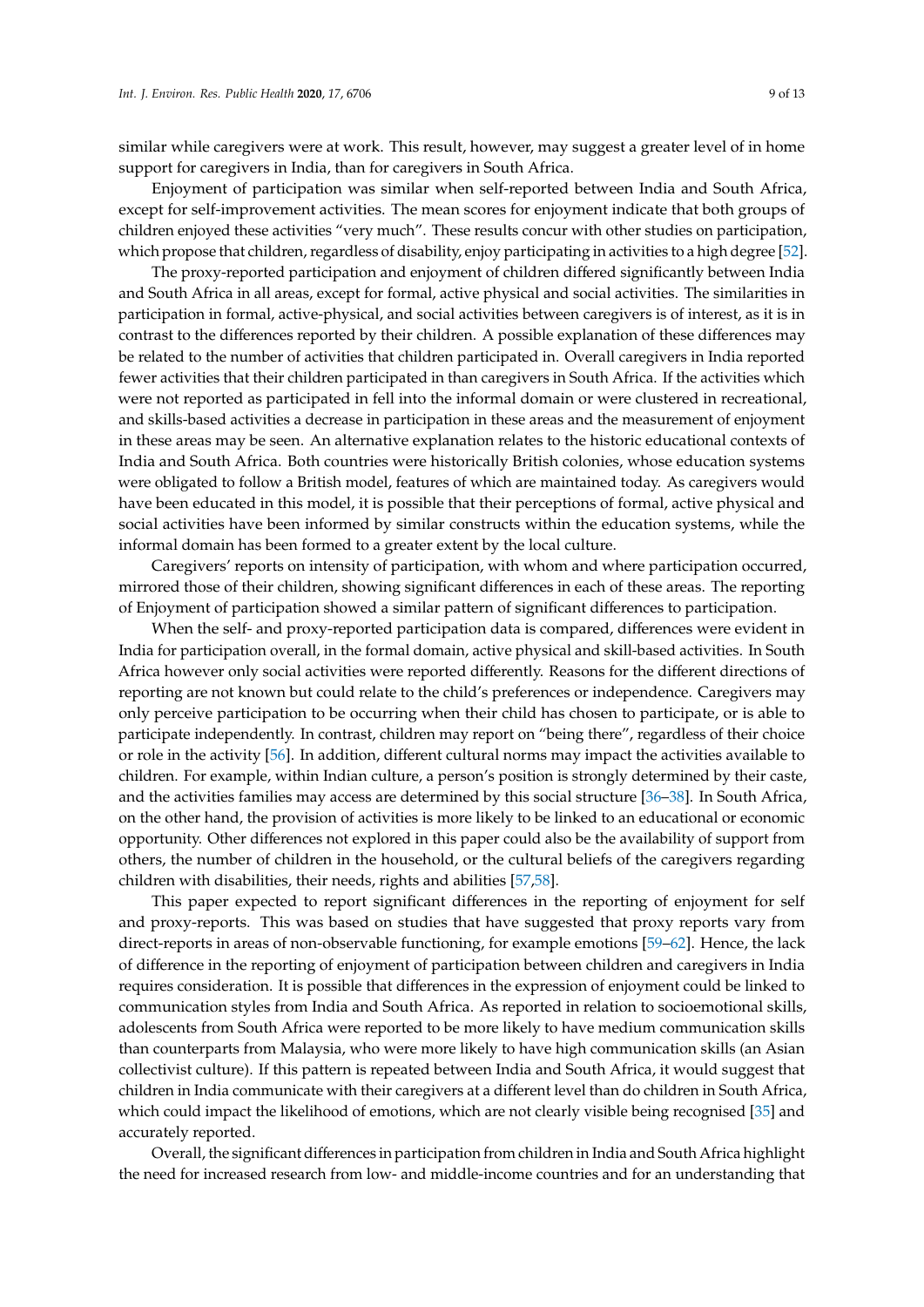participation is culturally biased. Hence there is a need for participation assessment and intervention to take cultural norms, values, and differences into account. In addition, there are significant differences in self- and proxy-reports on participation, but the differences do not negate the consideration of either perspective. Instead, if perspective, as described by Nilsson et al. [23], is considered, the combination of child and proxy reports could provide more comprehensive participation information, particularly

#### *4.1. Limitations*

This study is limited by a lack of comparison group of children who have typical development in either country. Without this, it is not possible to ascertain if differences in participation are culturally based or related to the children's disabilities. In addition, it is not possible to determine if the children in India and South Africa who have intellectual disabilities are able to have "full and effective participation and inclusion in society"  $[1]$  (p. 6). A further limitation of this study is the lack of comparative data from high-income countries. Although results from Australia are referred to, without the actual data for full analysis, the comparison between the participation of children with intellectual disabilities from middle- and high-income countries remains superficial.

## *4.2. Recommendations for Practice and Future Research*

where children experience difficulty in communicating.

For interventionists in the field, particularly those working in diverse societies, the participation of children is a key aim. However, the measurement of participation needs careful consideration due to the sensitivity of participation to cultural differences, and the need to include both self- and proxy-reported participation data. Goal setting for intervention needs to be driven by the child's, family such that their own culture is expressed in their child's participation.

Further research on the reasons for the differences between the participation of children in South Africa and India is required, in particular concerning environmental factors such as culture, social support and available resources. Also, further research on participation of children who have typical development in low-income and other middle-income countries would add to the understanding of participation in different cultures. Further research on the validity of the CAPE [41] in low- and middle-income settings is also required.

#### **5. Conclusions**

Overall, the patterns of participation of children with intellectual disabilities in India and South Africa showed a number of similarities. However, differences in patterns of participation could be related to cultural differences between the two countries. Caregiver and child reports on participation also showed differences that could be culturally based. The results of this study support the use of proxy reporting for measuring participation as a valid strategy when used in combination with child reporting, specifically of perspectives and emotions. Further research on the participation of children in low- and middle-income countries is recommended.

**Author Contributions:** Conceptualisation, S.D. and S.H.; methodology, S.D. and S.H.; validation, K.B., S.D. and L.S.; formal analysis, K.B.; investigation, S.D. and S.H.; resources, S.D. and S.H.; data curation, K.B., S.D., S.H., L.S.; writing—original draft preparation, K.B., S.D.; writing—review and editing, K.B., S.D., S.H., L.S.; visualization, K.B. and S.D.; supervision, K.B., S.D.; project administration, S.D., S.H.; funding acquisition, S.D. and S.H. All authors have read and agreed to the published version of the manuscript.

**Funding:** Funding from the National Institute of Humanities and Social Sciences/Indian Council of Social Science Research is hereby acknowledged. The content of this paper is solely the responsibility of the authors and does not necessarily represent the official views of the funders.

**Acknowledgments:** The authors would like to acknowledge the assistance of the Masters in Early Childhood Intervention students from who assisted with data collection in South Africa.

**Conflicts of Interest:** The authors declare no conflict of interest. The funders had no role in the design of the study; in the collection, analysis or interpretation of data; in the writing of the manuscript, or in the decision to publish the results.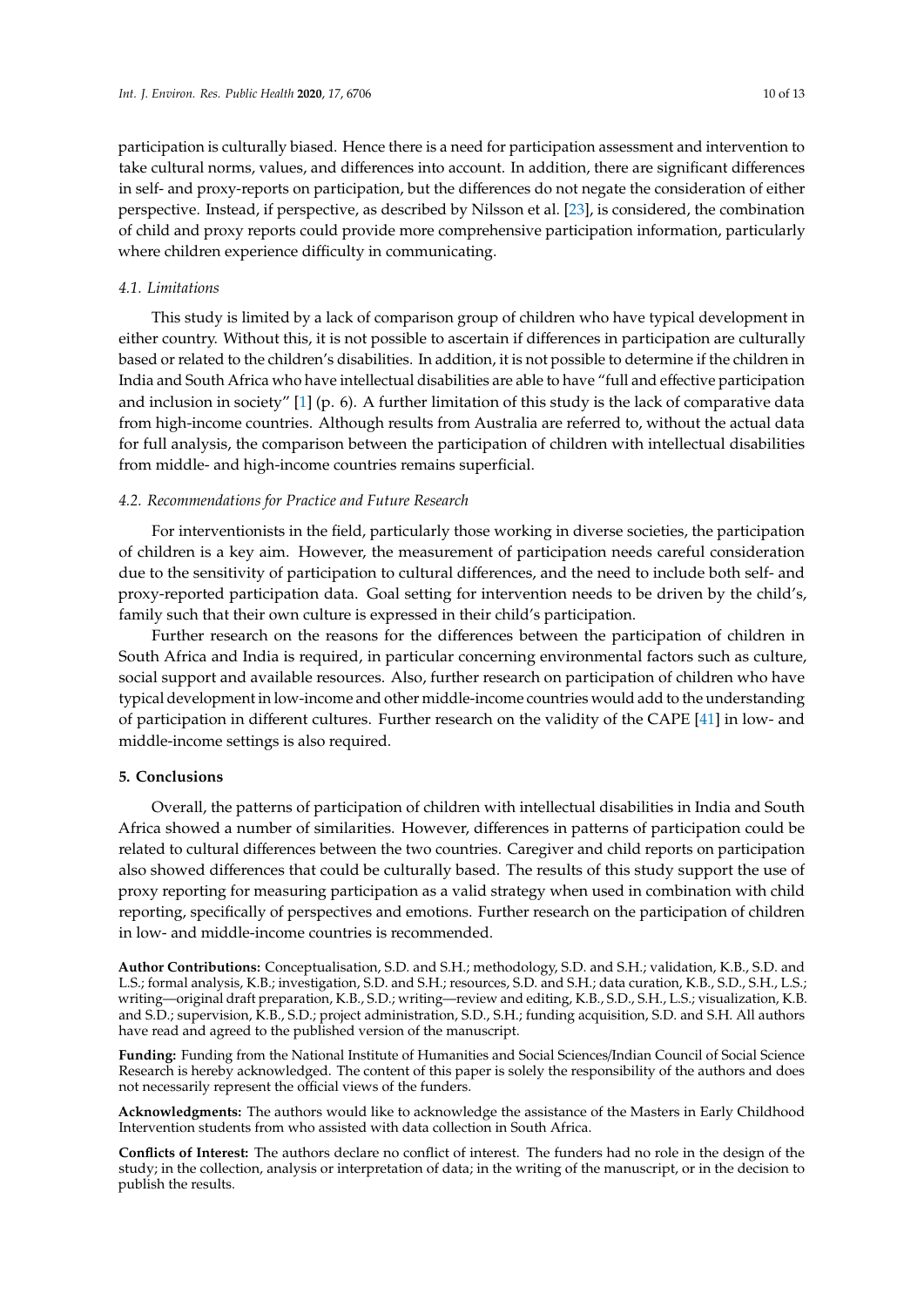# **References**

- 1. UN. *United Nations Convention on the Rights of Persons with Disabilities*; UN: Genva, Switzerland, 2006; p. 37.
- 2. Imms, C.; Granlund, M.; Wilson, P.H.; Steenbergen, B.; Rosenbaum, P.L.; Gordon, A.M. Participation, both a means and an end: A conceptual analysis of processes and outcomes in childhood disability. *Dev. Med. Child Neurol.* **2016**, *59*, 16–25. [CrossRef] [PubMed]
- 3. Bronfenbrenner, U.; Morris, P.A. The BioecologicalModel of Human Development. In*Handbook of Child Psychology*; John Wiley & Sons, Inc.: Hoboken, NJ, USA, 2006; pp. 793–828. ISBN 9780470147658.
- 4. King, M.G.; Shields, N.; Imms, C.; Black, M.; Ardern, C.L. Participation of children with intellectual disability compared with typically developing children. *Res. Dev. Disabil.* **2013**, *34*, 1854–1862. [CrossRef] [PubMed]
- 5. Law, M.; King, G.; King, S.; Kertoy, M.; Hurley, P.; Rosenbaum, P.; Young, N.; Hanna, S. Patterns of participation in recreational and leisure activities among children with complex physical disabilities. *Dev. Med. Child Neurol.* **2006**, *48*, 337–342. [CrossRef]
- 6. King, G.; Law, M.; Hurley, P.; Petrenchik, T.; Schwellnus, H. A developmental comparison of the out-of-school recreation and leisure activity participation of boys and girls with and without physical disabilities. *Int. J. Disabil. Dev. Educ.* **2010**, *57*, 77–107. [CrossRef]
- 7. Imms, C.; Reilly, S.; Carlin, J.; Dodd, K. Diversity of participation in children with cerebral palsy. *Dev. Med. Child Neurol.* **2008**, *50*, 363–369. [CrossRef] [PubMed]
- 8. Voorman, J.M.; Dallmeijer, A.J.; Schuengel, C.; Knol, D.L.; Lankhorst, G.J.; Becher, J.G. Activities and participation of 9 to 13-year-old children with cerebral palsy. *Clin. Rehabil.* **2006**, *20*, 937–948. [CrossRef] [PubMed]
- 9. Beckung, E.; Hagberg, G. Neuroimpairments, activity limitations, and participation restrictions in children with cerebral palsy. *Dev. Med. Child Neurol.* **2002**, *44*, 309–316. [CrossRef]
- 10. Chiarello, L.A.; Palisano, R.J.; Bartlett, D.J.; McCoy, S.W. A multivariate model of determinants of change in gross-motor abilities and engagement in self-care and play of young children with cerebral palsy. *Phys. Occup. Ther. Pediatr.* **2010**, *31*, 150–168. [CrossRef]
- 11. Bult, M.; Verschuren, O.; Jongmans, M.; Lindeman, E.; Ketelaar, M. What influences participation in leisure activities of children and youth with physical disabilities? A systematic review. *Res. Dev. Disabil.* **2011**, *32*, 1521–1529. [CrossRef]
- 12. Imms, C. Children with cerebral palsy participate: A review of the literature. *Disabil. Rehabil.* **2008**, *30*, 1867–1884. [CrossRef]
- 13. Anaby, D.; Hand, C.; Bradley, L.; DiRezze, B.; Forhan, M.; Digiacomo, A.; Law, M. The effect of the environment on participation of children and youth with disabilities: A scoping review. *Disabil. Rehabil.* **2013**, *35*, 1589–1598. [CrossRef] [PubMed]
- 14. Olusanya, B.O.; Wright, S.M.; Nair, M.; Boo, N.-Y.; Halpern, R.; Kuper, H.; Abubakar, A.A.; Almasri, N.A.; Arabloo, J.; Arora, N.K.; et al. Global burden of childhood epilepsy, intellectual disability, and sensory impairments. *Pediatrics* **2020**, *146*, e20192623. [CrossRef] [PubMed]
- 15. Schalock, R.L.; Luckasson, R.A.; Shogren, K.A. The renaming of mental retardation: Understanding the change to the term intellectual disability. *Intellect. Dev. Disabil.* **2007**, *45*, 116–124. [CrossRef]
- 16. Shields, N.; King, M.G.; Corbett, M.; Imms, C. Is participation among children with intellectual disabilities in outside school activities similar to their typically developing peers? A systematic review. *Dev. Neurorehabilit.* **2013**, *17*, 64–71. [CrossRef]
- 17. Westendorp, M.; Houwen, S.; Hartman, E.; Visscher, C. Are gross motor skills and sports participation related in children with intellectual disabilities? *Res. Dev. Disabil.* **2011**, *32*, 1147–1153. [CrossRef]
- 18. Dahan-Oliel, N.; Mazer, B.; Riley, P.; Maltais, D.B.; Nadeau, L.; Majnemer, A. Participation and enjoyment of leisure activities in adolescents born at ≤ 29week gestation. *Early Hum. Dev.* **2014**, *90*, 307–314. [CrossRef]
- 19. Nelson, F.; Masulani-Mwale, C.; Richards, E.; Theobald, S.; Gladstone, M. The meaning of participation for children in Malawi: Insights from children and caregivers. *Child Care Health Dev.* **2016**, *43*, 133–143. [CrossRef]
- 20. Eguia, K.F.; Capio, C.M.; Simons, J. Object control skills influence the physical activity of children with intellectual disability in a developing country: The Philippines. *J. Intellect. Dev. Disabil.* **2015**, *40*, 265–274. [CrossRef]
- 21. Solish, A.; Perry, A.; Minnes, P. Participation of children with and without disabilities in social, recreational and leisure activities. *J. Appl. Res. Intellect. Disabil.* **2010**, *23*, 226–236. [CrossRef]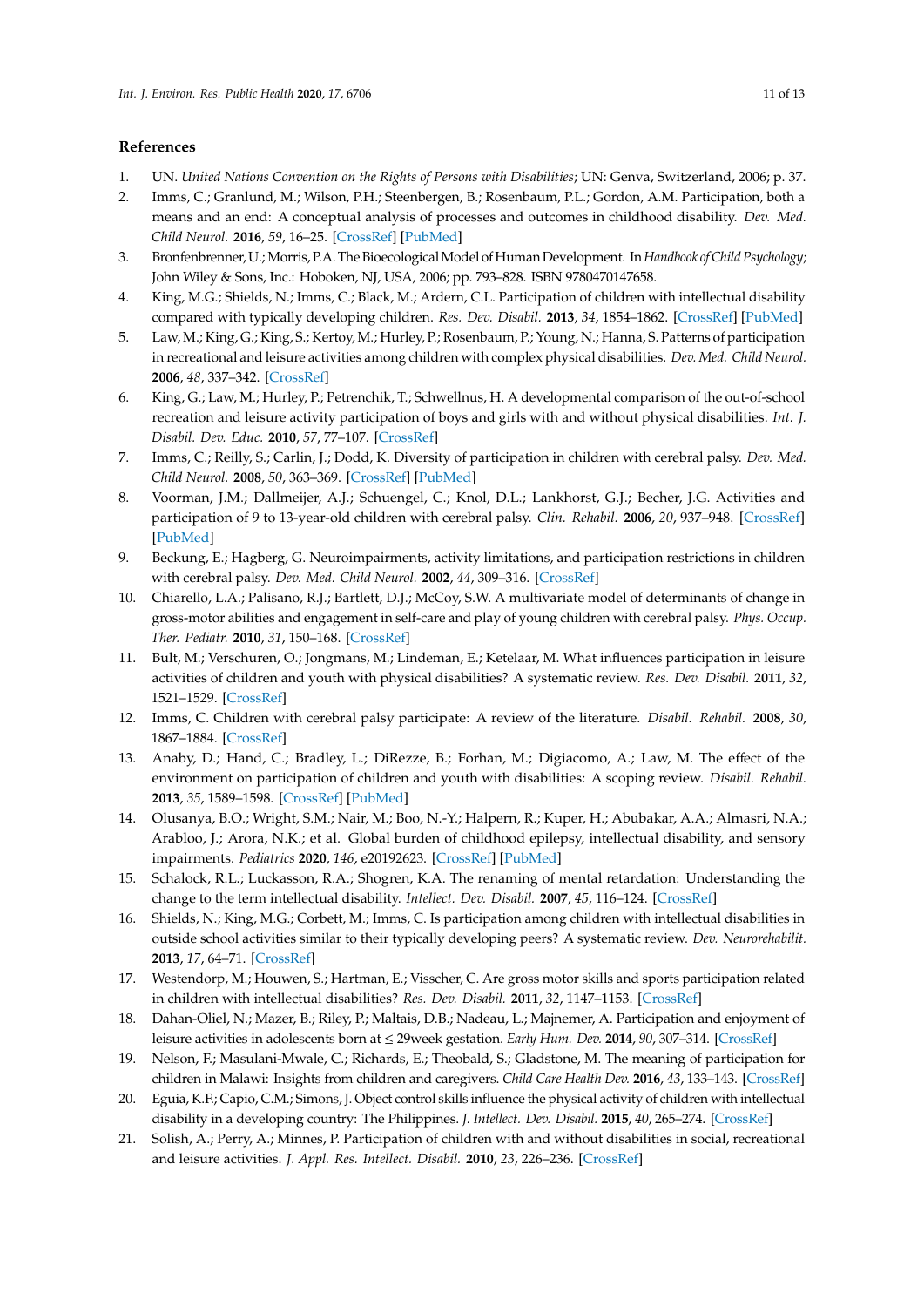- 22. Granlund, M.; Arvidsson, P.; Niia, A.; Björck-Åkesson, E.; Simeonsson, R.; Maxwell, G.; Adolfsson, M.; Eriksson-Augustine, L.; Pless, M. Differentiating activity and participation of children and youth with disability in Sweden. *Am. J. Phys. Med. Rehabil.* **2012**, *91*, S84–S96. [CrossRef]
- 23. Nilsson, S.; Björkman, B.; Almqvist, A.-L.; Almqvist, L.; Björk-Willén, P.; Donohue, D.; Enskär, K.; Granlund, M.; Huus, K.; Hvit, S. Children's voices—Differentiating a child perspective from a child's perspective. *Dev. Neurorehabilit.* **2013**, *18*, 162–168. [CrossRef] [PubMed]
- 24. World Health Organisation. *International Classification of Functioning, Disability and Health—Child and Youth Version (ICF-CY)*; World Health Press: Geneva, Switzerland, 2007; ISBN 9789241547321.
- 25. Amaral, M.F.D.; Drummond, A.D.F.; Coster, W.J.; Mancini, M.C. Household task participation of children and adolescents with cerebral palsy, Down syndrome and typical development. *Res. Dev. Disabil.* **2014**, *35*, 414–422. [CrossRef] [PubMed]
- 26. Einfeld, S.; Stancliffe, R.J.; Gray, K.M.; Sofronoff, K.; Rice, L.J.; Emerson, E.; Yasamy, M.T. Interventions provided by parents for children with intellectual disabilities in low and middle income countries. *J. Appl. Res. Intellect. Disabil.* **2012**, *25*, 135–142. [CrossRef] [PubMed]
- 27. Schlebusch, L.; Huus, K.; Samuels, A.; Granlund, M.; Dada, S. Participation of young people with disabilities and/or chronic conditions in low- and middle-income countries: A scoping review. *Dev. Med. Child Neurol.* **2020**, 1–7. [CrossRef]
- 28. Rainey, L.; Van Nispen, R.; Van Der Zee, C.; Van Rens, G. Measurement properties of questionnaires assessing participation in children and adolescents with a disability: A systematic review. *Qual. Life Res.* **2014**, *23*, 2793–2808. [CrossRef] [PubMed]
- 29. Arvidsson, P.; Dada, S.; Granlund, M.; Imms, C.; Bornman, J.; Elliott, C.; Huus, K. Content validity and usefulness of picture my participation for measuring participation in children with and without intellectual disability in South Africa and Sweden. *Scand. J. Occup. Ther.* **2019**, 1–13. [CrossRef]
- 30. Vawter-Lee, M.; McGann, P.T. The increasing global burden of childhood disability: A call for action. *Pediatrics* **2020**, *146*, e20201119. [CrossRef]
- 31. The World Bank; IBRD; IBA. World Bank Open Data. Available online: https://data.worldbank.org/ (accessed on 23 October 2019).
- 32. López, S.R.; Guarnaccia, P.J. Cultural psychopathology: Uncovering the social world of mental illness. *Annu. Rev. Psychol.* **2000**, *51*, 571–598. [CrossRef]
- 33. Yang, L.H.; Kleinman, A.; Link, B.G.; Phelan, J.C.; Lee, S.; Good, B. Culture and stigma: Adding moral experience to stigma theory. *Soc. Sci. Med.* **2007**, *64*, 1524–1535. [CrossRef]
- 34. Gallimore, R.; Goldenberg, C.N.; Weisner, T.S. The social construction and subjective reality of activity settings: Implications for community psychology. *Am. J. Community Psychol.* **1993**, *21*, 537–559. [CrossRef]
- 35. Irava, V.; Pathak, A.; DeRosier, M.; Singh, N.C. Game-based socio-emotional skills assessment: A comparison across three cultures. *J. Educ. Technol. Syst.* **2019**, *48*, 51–71. [CrossRef]
- 36. Yin, J. Beyond postmodernism: A non-western perspective on identity. *J. Multicult. Discourses* **2018**, *13*, 193–219. [CrossRef]
- 37. Kubow, P.K. Exploring Western and non-Western epistemological influences in South Africa: Theorising a critical democratic citizenship education. *Comp. A J. Comp. Int. Educ.* **2017**, *48*, 349–361. [CrossRef]
- 38. Ameka, F.K.; Terkourafi, M. What if . . . ? Imagining non-Western perspectives on pragmatic theory and practice. *J. Pragmat.* **2019**, *145*, 72–82. [CrossRef]
- 39. The World Bank. Poverty and Equity Brief South Asia, Bangladesh. 2018. Available online: http://povertydata. worldbank.org/poverty/country/BGD (accessed on 4 June 2018).
- 40. Kreutzer, J.S.; De Luca, J.; Caplan, B. Kaufman Brief Intelligence Test. In *Encyclopedia of Clinical Neuropsychology*; Springer: New York, NY, USA, 2011; p. 103. [CrossRef]
- 41. King, G.; Law, M.; King, S.; Hurley, P.; Rosenbaum, P.; Hanna, S.; Kertoy, M.; Young, N. *Children's Assessment of Participation and Enjoyment & Preferences for Activities of Children*; Pearson: San Antonio, TX, USA, 2004.
- 42. Imms, C. Review of the children's assessment of participation and enjoyment and the preferences for activity of children. *Phys. Occup. Ther. Pediatr.* **2008**, *28*, 389–404. [CrossRef]
- 43. Phillips, R.; Olds, T.; Boshoff, K.; Lane, A.E. Measuring activity and participation in children and adolescents with disabilities: A literature review of available instruments. *Aust. Occup. Ther. J.* **2013**, *60*, 288–300. [CrossRef]